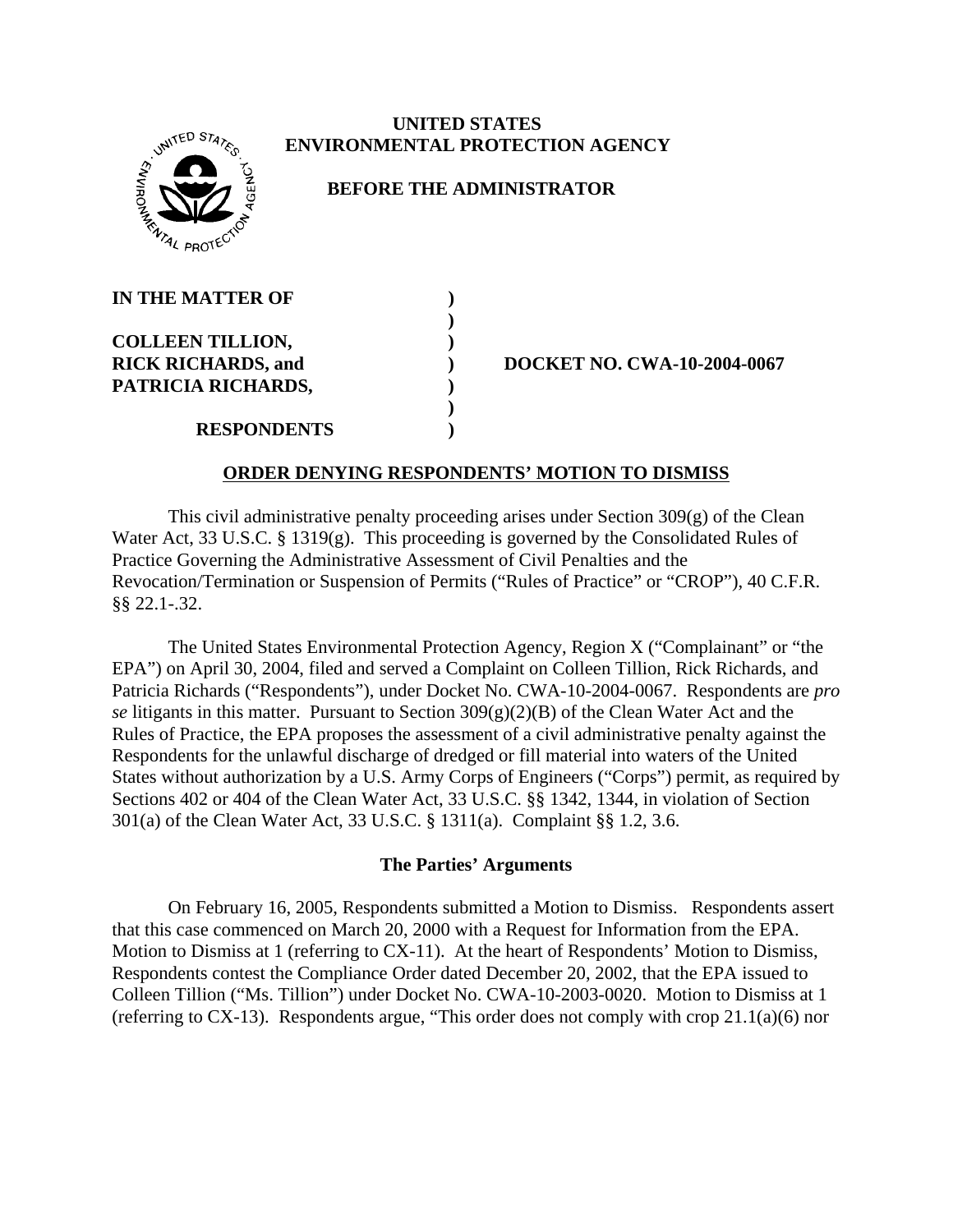does it comply with 21.13(a)(b)."<sup>1</sup> *Id.* Respondents further argue, "Nor does Part 22.3(1)(2)(3) concerning final orders describe the order issued to [Ms. Tillion]." *Id.* Respondents assert that Ms. Tillion questioned the legality of the Compliance Order, but the EPA was unresponsive, and that the EPA has the responsibility to comply with its own Rules of Practice, but has failed to do so in several instances of this case. *Id.* According to the Respondents, the Compliance Order is a direct denial of Ms. Tillion's constitutional rights, and also of Patricia Richards' ("Mrs. Richards") rights, because it orders Ms. Tillion to perform certain acts to Mrs. Richards' property, which Respondents assert that no Agency has the right to do. *Id.* at 1-2.

Respondents contend that CWA-10-2004-0067, which is the docket number under which the Complaint was filed, is a direct result and a continuance of CWA-10-2003-0020. *Id.* at 2. Respondents argue that with information obtained from CWA-10-2003-0020, CWA-10-2004- 0067 was initiated with no public notice as per 22.44(b), no official notice as per 22.37(b), and without due process. *Id.* Moreover, Respondents argue that if CWA-10-2003-0020 is not a legal order, then the information collected for CWA-10-2004-0067 was illegally obtained and should be grounds for dismissal. *Id.* Respondents also contend that the Rules of Practice were "withheld" from their knowledge for the purpose of gathering information for CWA-10-2004- 0067, that they were not made aware of these rules until 2004, and that the rules suggest wrongdoing on EPA's part for such conduct.<sup>2</sup> *Id*. Respondents conclude their motion by asserting their rights under the 7th and 14th Amendments to the U.S. Constitution.<sup>3</sup> Id.

In Complainant's Response to Respondents' Motion to Dismiss ("Response to Motion to Dismiss"), the EPA argues that the Motion to Dismiss should be denied on the grounds that the Rules of Practice do not apply to issuance of a Compliance Order and because the EPA has complied with the Rules of Practice in the current action (CWA-10-2004-0067). Response to Motion to Dismiss at 1. With regards to the Compliance Order, the EPA points out that the

<sup>2</sup> Respondents also protest EPA's conduct in Alternative Dispute Resolution ("ADR") proceedings, but do not clearly appear to be seeking dismissal with regards to that conduct. Motion to Dismiss at 2. Respondents' comments concerning alleged EPA misconduct during ADR are not considered relevant to the litigated matter before me, because the ADR process is conducted in a confidential manner, in accordance with Section 584 of the Alternative Dispute Resolution Act of 1990, as amended, 5 U.S.C. § 574.

<sup>3</sup> Respondents also make vague, unsupported assertions, attacking the veracity of EPA's witnesses, but Respondents do not appear to be pressing those accusations as a ground for dismissal of the proceeding before me: "At least 2 witnesses for EPA have submitted information which they know not to be true, if this matter is pursued we intend to take issue with these matters as well as pursue our constitutional rights through civil proceedings, and possibly criminal proceedings as well." Motion to Dismiss at 3.

<sup>&</sup>lt;sup>1</sup> It is clear that Respondents actually mean to cite to 40 C.F.R. §§ 22.1(a)(6) and 22.13(a)-(b), and that reference to part 21 rather than part 22 of the Code of Federal Regulations is merely a typographical error.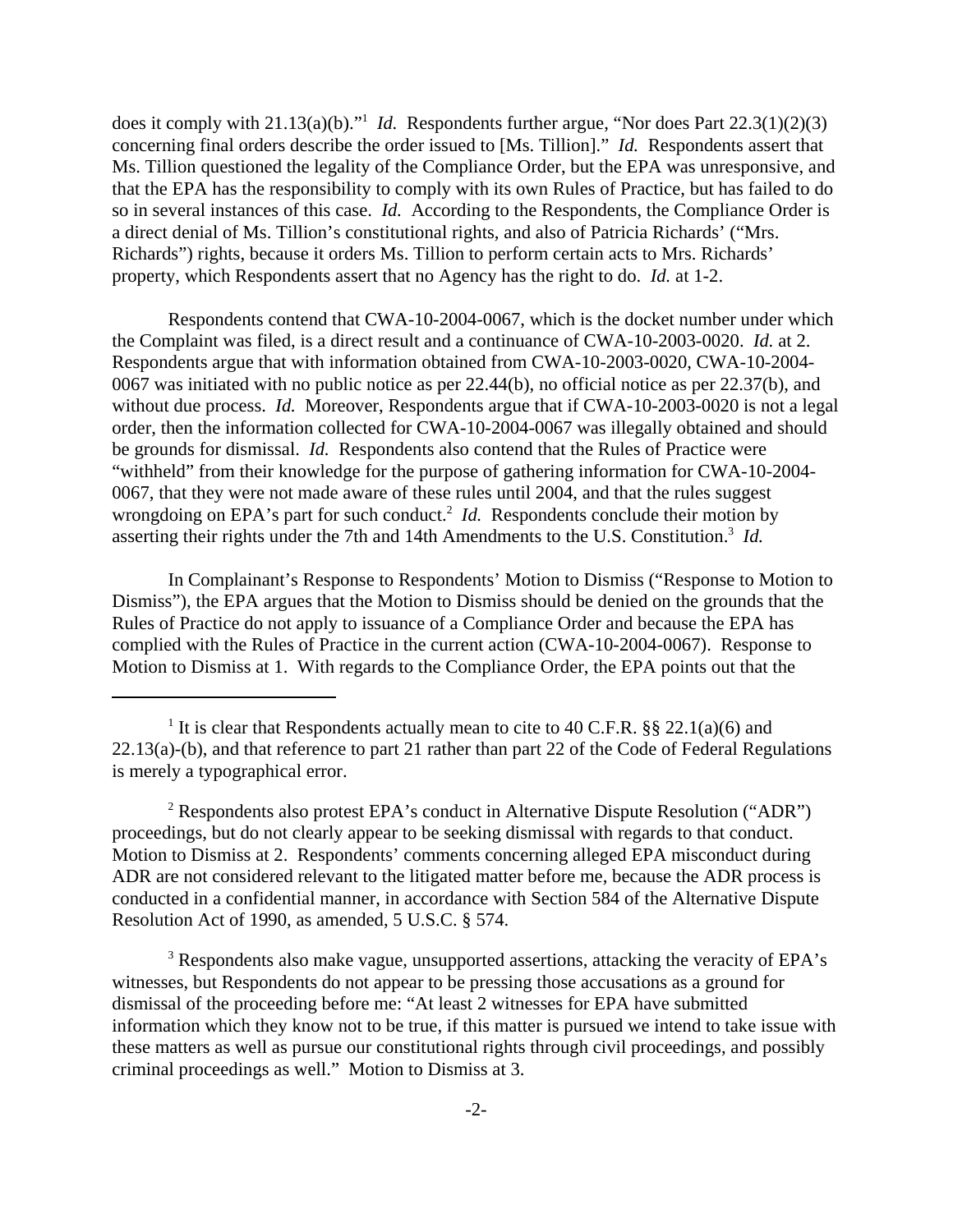Rules of Practice, at 40 C.F.R. § 22.1, describe the scope of proceedings covered by the Rules of Practice, and that the Rules of Practice specify that proceedings for the assessment of an administrative civil penalty under Section 309(g) of the Clean Water Act, such as the proceeding before me, are subject to the Rules of Practice. Response to Motion to Dismiss at 2 (citing 40 C.F.R. § 22.1(a)(6)). Moreover, the EPA points out that the Compliance Order was not issued pursuant to Section 309(g) and did not seek to assess a penalty, and that the Compliance Order was not an attempt to initiate any of the other types of proceedings listed in Section 22.1 of the Rules of Practice. Response to Motion to Dismiss at 2.

The EPA contends that the Compliance Order was properly issued pursuant to Sections 308 and 309(a) of the Clean Water Act, 33 U.S.C. §§ 1318, 1319(a). Response to Motion to Dismiss at 2. The EPA points out that Section 308 of the Clean Water Act authorizes the EPA to require the owner or operator of any point source to establish and maintain such records, make such reports, and provide such other information as he or she may reasonably require whenever such information is necessary to carry out objectives of the Clean Water Act. *Id.* (citing 33 U.S.C. § 1318(a)). The EPA further points out that Section 309(a) of the Clean Water Act provides, "Whenever on the basis of any information available to [the EPA], the [EPA] finds that any person is in violation of section 1311, 1312, 1316, 1317, 1318, 1328, or 1345 of [33 U.S.C.] . . . [the EPA] shall issue an order requiring such person to comply with such section or requirement, or [the EPA] shall bring a civil action in accordance with subsection (b) of [CWA § 309, 33 U.S.C. § 1319]."4 Response to Motion to Dismiss at 2-3 (citing 33 U.S.C.  $§ 1319(a)(3)$ ).

The EPA recounts that the Compliance Order contained EPA's findings that Ms. Tillion had violated Section 301 of the Clean Water Act when she placed fill material on her property without obtaining a permit issued pursuant to Sections 402 or 404 of the Clean Water Act, and it ordered Ms. Tillion to submit a Restoration Work Plan and then to remove the unauthorized fill material. Response to Motion to Dismiss at 3. The EPA contends that issuance of the Compliance Order was fully within EPA's authority under Sections 308 and 309(a) of the Clean Water Act. *Id.* The EPA argues that Respondents' accusations of failure to comply with the Rules of Practice in issuing the Compliance Order are of no consequence, because the EPA was not required to comply with the Rules of Practice in the issuance of the Compliance Order, and moreover, that the Compliance Order was properly issued pursuant to Sections 308 and 309(a)(3) of the Clean Water Act. *Id.*

<sup>&</sup>lt;sup>4</sup> Section 309(b) of the Clean Water Act, 33 U.S.C. § 1319(b), entitled "Civil actions," provides, "The [EPA] is authorized to commence a civil action for appropriate relief, including a permanent or temporary injunction, for any violation for which he is authorized to issue a compliance order under [33 U.S.C. § 1319(a)]." Section 309(b) further provides, "Any action under [33 U.S.C. § 1319(b)] may be brought in the *district court of the United States . . . , and such court shall have jurisdiction to restrain such violation and to require compliance*." (Emphasis added.)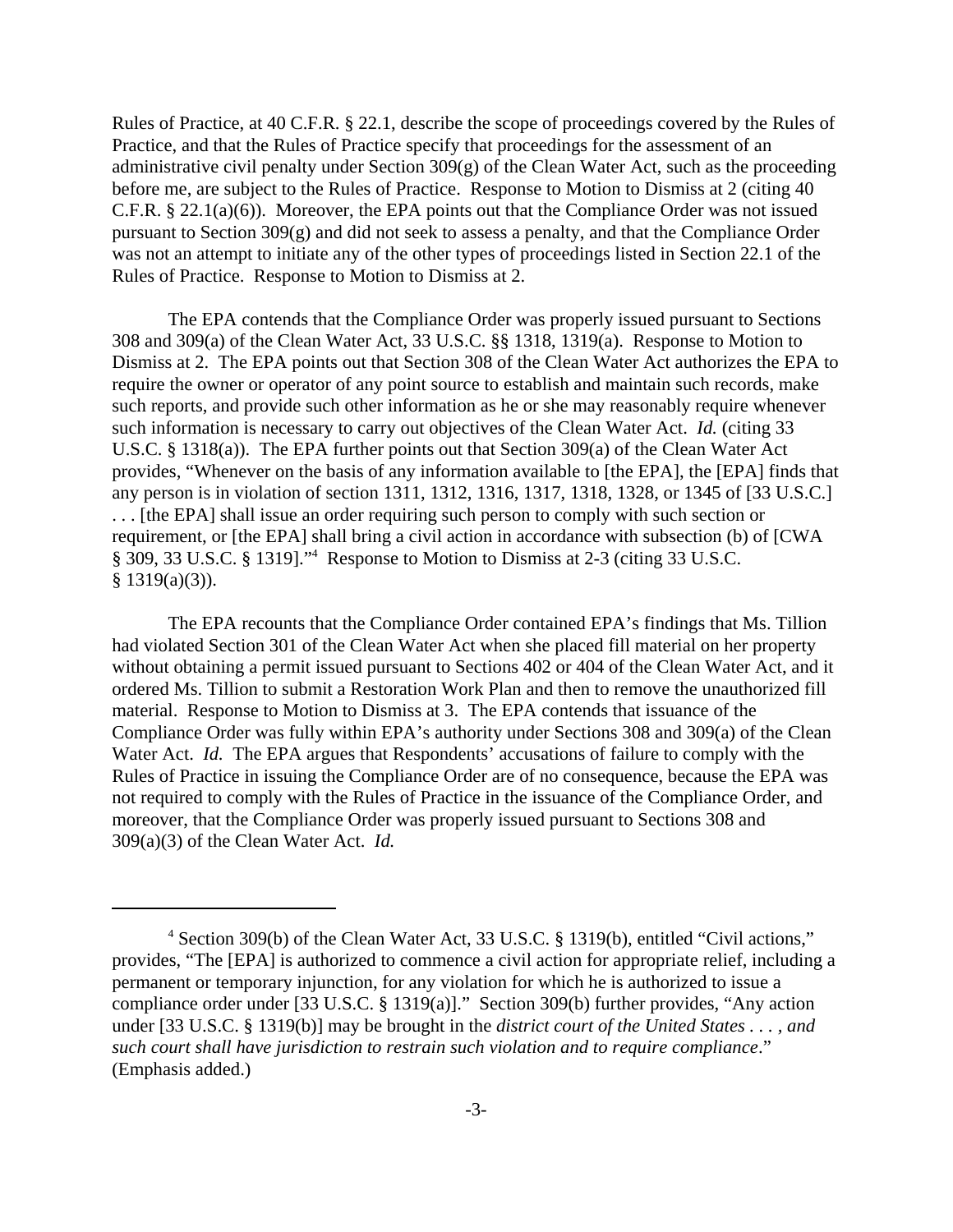With regards to the Complaint, under docket number CWA-10-2004-0067, the EPA clarifies that it did not attempt to assess a penalty for violation of the Compliance Order, but rather proposed the assessment of a penalty for the underlying violation: for discharge of fill material without a Section 402 or 404 permit. *Id.* Therefore, argues the EPA, the current action is subject to the Rules of Practice and the EPA has at all times complied with these rules. *Id.*  With regards to public notice of the proposed penalty assessment in this matter, the EPA responds that it did in fact provide public notice and has provided this Tribunal with a copy of that public notice. Response to Motion to Dismiss at  $4 \& Ex. 1$  ("Publisher's Affidavit").

Concerning Respondents' charges that the EPA "withheld" the Rules of Practice from the Respondents, the EPA states that it provided the Respondents with a copy of the Rules of Practice when the Complaint in this matter was served in April 2004, and that the Respondents do not dispute that they received the Rules of Practice at that time. *Id.* at 4. As to the period of time prior to April 2004, the EPA points out that there were no proceedings involving the Respondents to which the Rules of Practice applied, and the EPA argues, therefore, that Respondents' lack of knowledge of the Rules of Practice prior to April 2004 is of no consequence. *Id.*

In response to Respondents' allegations concerning deprivation of constitutional rights, the EPA characterizes such allegations as challenges to the constitutionality of Sections 308 and 309(a) of the Clean Water Act, and the EPA argues that Respondents' arguments assert constitutional infringement in the context of an order properly issued under the authority of these sections. Response to Motion to Dismiss at 5. Furthermore, the EPA contends that the Environmental Appeals Board ("EAB") has repeatedly declined to review the constitutionality of the statutes administered by the EPA on the grounds that such review would exceed its jurisdiction.5 *Id.* (citing *In re City of Irving, Texas,* NPDES Appeal No. 00-18, 10 E.A.D. 111 (EAB 2001), *petition for review denied sub nom City of Abilene v. EPA,* 325 F.3d 657 (5th Cir. 2003); *In re Britton Constr. Co.,* CWA Appeal Nos. 97-5 & 97-8, 8 E.A.D. 261 (EAB 1999) (citing *Johnson v. Robinson,* 415 U.S. 361, 368 (1974)). Thus, the EPA argues that Respondents' constitutional challenges should not be heard in this administrative penalty action. *Id.*

The Respondents filed a reply, entitled Respondents['] Answer to Complainant[']s Rebuttal To Dismiss ("Respondents' Reply"). The Respondents point out that the Complaint did make reference to the Compliance Order, such as where it alleges that Ms. Tillion was to perform certain work and to provide certain information related to restoration of the Site at issue, that the EPA visited the Site and determined that Ms. Tillion had not taken any action towards restoring the wetlands as directed in the Compliance Order, and that as of the date of the Complaint Ms. Tillion had not responded to the Compliance Order and "is in violation of the [Compliance] Order." Respondents' Reply at 1 (citing Complaint §§ 3.9, 3.10, 3.11).

<sup>&</sup>lt;sup>5</sup> Besides being printed in published volumes, the EAB's cases are also available via the internet, such as at: http://www.epa.gov/eab.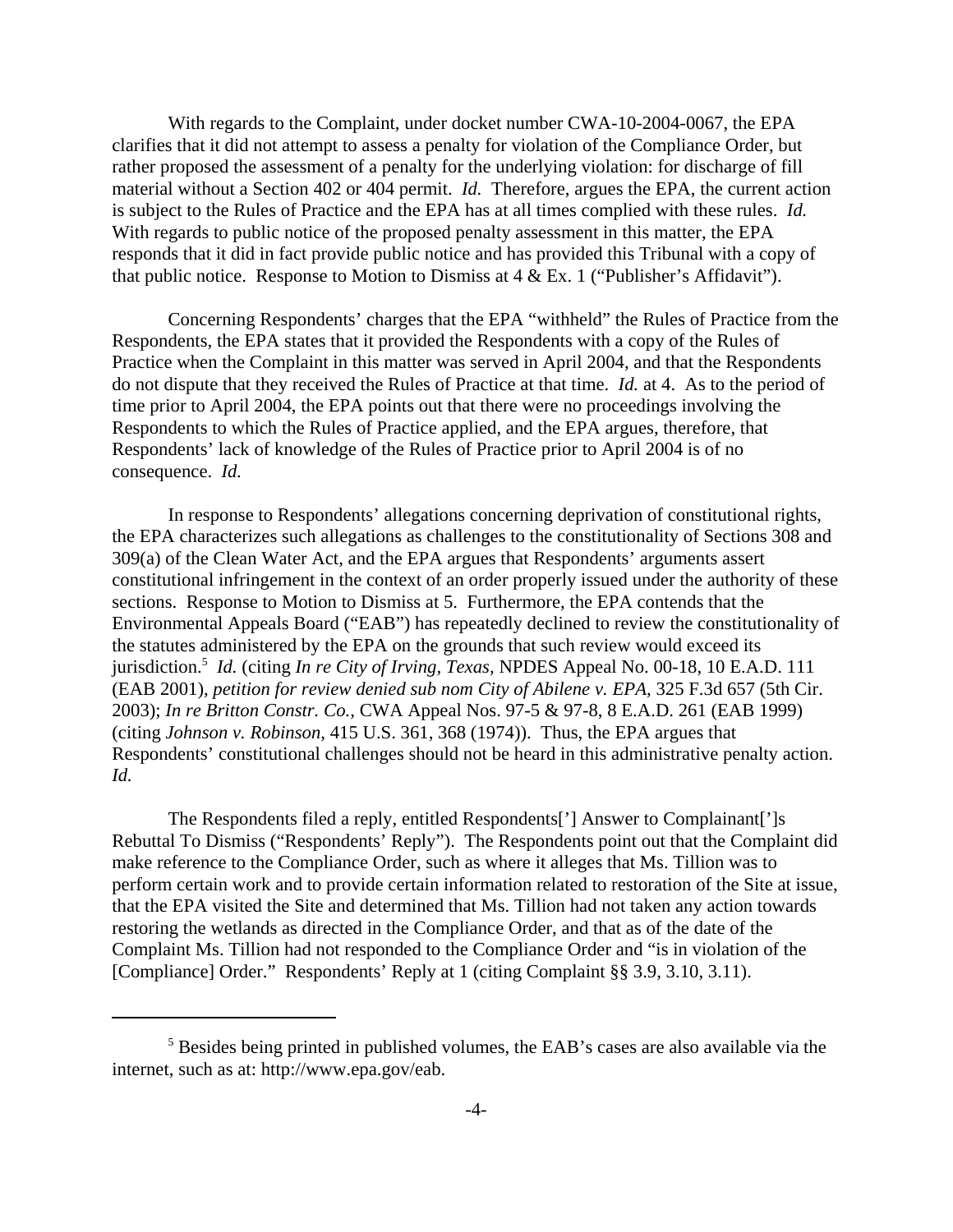Furthermore, Respondents point out that under the proposed penalty for the Complaint, the EPA again refers to the Compliance Order, under degree of culpability, where it states, "The proposed penalty reflects Complainant's determination that Respondents had little or no degree of culpability prior to receipt of the [Compliance] Order. It also, however, reflects Respondent Tillion's unresponsiveness to the [Compliance] Order." *Id.* (quoting Complaint § 4.1(f)).

With regards to constitutional challenges, the Respondents contend that this forum should review the constitutionality of statutes administered by the EPA. Respondents' Reply at 4. Respondents assert that they have a right to a jury trial in this matter. *Id.* Respondents also assert that the EPA has demanded that Respondents render their home uninhabitable, and have engaged in an unconstitutional takings of the right to use their property, without due process of law. *Id.*

#### **Standard for Adjudicating a Motion to Dismiss**

The Rules of Practice, at 40 C.F.R. § 22.20(a), provide the standard for adjudicating a motion to dismiss:

> The Presiding Officer,[<sup>6</sup>] upon motion of the respondent, may at any time dismiss a proceeding without further hearing or upon such limited additional evidence as he [or she] requires, on the basis of failure to establish a prima facie case or other grounds which show no right to relief on the part of the complainant.

A motion to dismiss under 40 C.F.R. § 22.20(a) is analogous to a motion for dismissal under Rule 12(b)(6) of the Federal Rules of Civil Procedure: "failure to state a claim upon which relief can be granted."7 *In re Asbestos Specialists, Inc.,* TSCA Appeal No. 92-3, 4 E.A.D. 819, 827 (EAB 1993); *In re Minor Ridge, L.P.,* Docket No. TSCA-07-2003-0019, 2003 EPA ALJ LEXIS 21 (ALJ, Mar. 26, 2003) ("Order on Respondent's Motion to Dismiss"); *In re Julie's Limousine & Coachworks, Inc.,* Docket No. CAA-04-2002-1508, 2002 EPA ALJ LEXIS 74 (ALJ, Nov. 26, 2002) ("Order Denying Respondent's Motion to Dismiss and Order Denying Respondent's Motion for Bill of Particulars").<sup>8</sup> It is well established that "[a] complaint should not be dismissed for failure to state a claim unless it appears beyond doubt that the [complainant]

<sup>8</sup> ALJ cases may be found on the internet, such as at: http://www.epa.gov/oalj.

<sup>&</sup>lt;sup>6</sup> The term "Presiding Officer" here means the Administrative Law Judge ("ALJ") designated by the Chief ALJ to serve as the presiding judge over this matter. 40 C.F.R. § 22.3(a).

<sup>&</sup>lt;sup>7</sup> The Federal Rules of Civil Procedure are not binding on the EPA, but many times these rules provide useful and instructive guidance in applying the Rules of Practice. *In re B&L Plating, Inc.,* CAA Appeal No. 02-08, 2003 EPA App. LEXIS 8, slip op. at 8 n.10 (EAB, Oct. 20, 2003), 11 E.A.D. \_\_\_.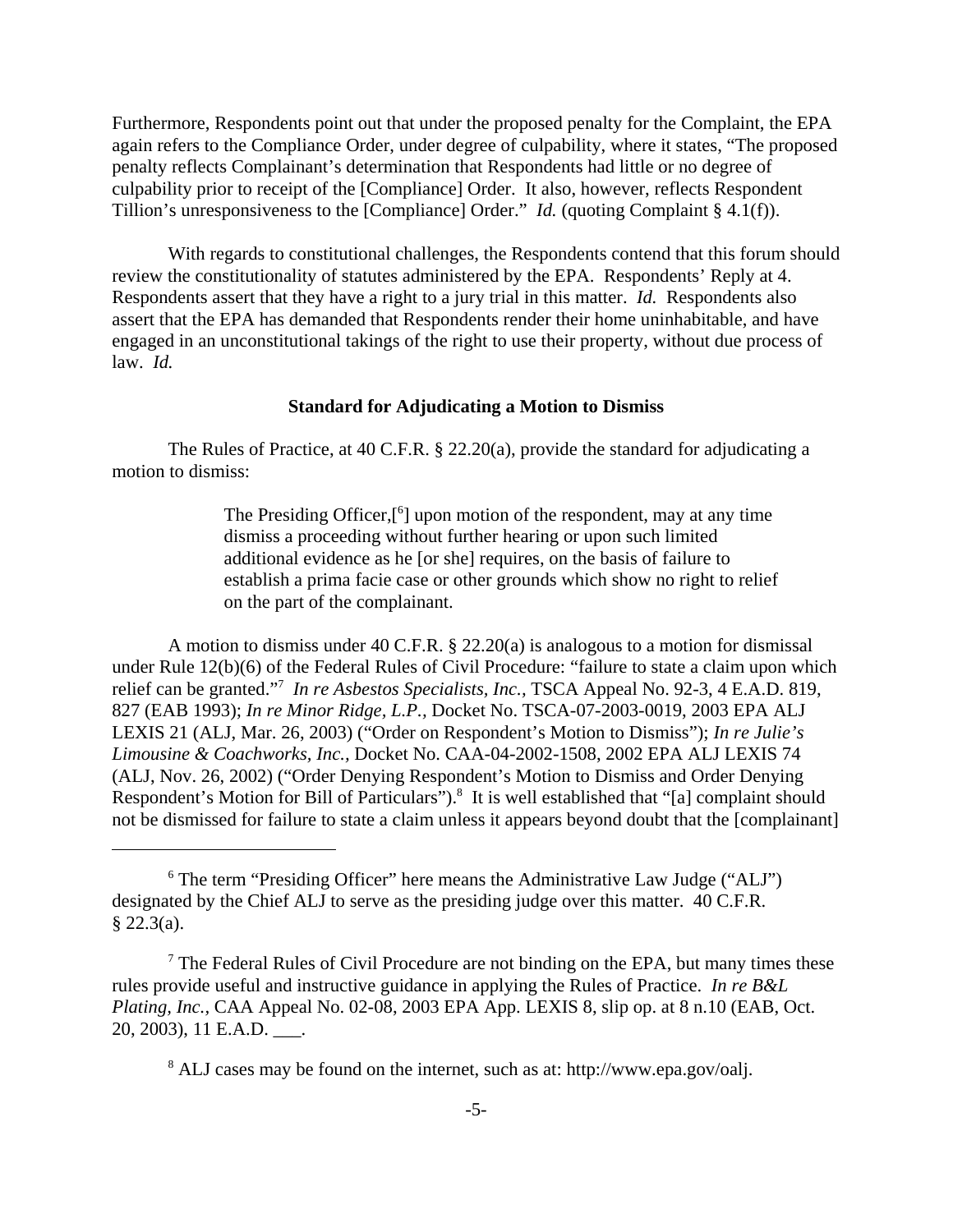can prove no set of facts in support of his [or her] claim which would entitle him [or her] to relief." *Conley v. Gibson,* 355 U.S. 41, 45-46 (1957); *accord Minor Ridge,* 2003 EPA ALJ LEXIS 21, at \*3-4; *Julie's Limousine,* 2002 EPA ALJ LEXIS 74, at \*3. For purposes of ruling on a motion for dismissal, in reviewing the sufficiency of the complaint the factual allegations made must be assumed to be true and all inferences must be drawn in favor of the complainant. *Minor Ridge,* 2003 EPA ALJ LEXIS 21, at \*4; *Julie's Limousine,* 2002 EPA ALJ LEXIS 74, at \*3. Accordingly, to prevail on its Motion to Dismiss, Respondents must show that EPA's allegations, assumed to be true, do not prove a violation of the Clean Water Act as charged. *Minor Ridge,* 2003 EPA ALJ LEXIS 21, at \*4; *Julie's Limousine,* 2002 EPA ALJ LEXIS 74, at  $*3-4.$ 

#### **DISCUSSION**

Given Respondents' arguments and their pro se status, I deem it necessary to explain the scope of the proceedings over which I am presiding in this matter. As with any case decided by an Administrative Law Judge ("ALJ"), such as the instant proceeding, there are two phases to litigation: (1) a liability determination (i.e., a determination of whether the respondents violated the law); and if found liable by the ALJ, (2) a determination of the appropriate penalty amount for the violation. Only if the ALJ determines that the respondents are liable, will there be an assessment of a penalty. As discussed in further detail below, I conclude that the EPA is not attempting to prove liability for failure to comply with the Compliance Order, but rather is attempting to prove liability for violating Section 301 of the Clean Water Act for discharge of dredged or fill material, from a point source, into waters of the United States, without authorization by a Corps permit as required by Sections 402 or 404 of the Clean Water Act.

The Complaint issued against Respondents states, "Under Section 309(g)(2)(B) of the [Clean Water] Act, 33 U.S.C. § 1319(g)(2)(B)  $\ldots$  Respondents are liable for the administrative assessment of civil penalties . . . for the violations described in the preceding paragraphs." Complaint § 3.12. First, I observe that Section 309(g), 33 U.S.C. § 1319(g), does not cover violation of a compliance order issued pursuant to Section 309(a), 33 U.S.C. § 1319(a).<sup>9</sup> Second, although paragraph 3.11 of the Complaint provides that Respondent Tillion is in violation of the

<sup>&</sup>lt;sup>9</sup> The proceeding before me was brought pursuant to Section 309 $(g)$  of the Clean Water Act, 33 U.S.C. § 1319(g), which concerns administrative penalties, and provides the EPA with the opportunity to bring an enforcement proceeding before an ALJ for violating provisions of the Clean Water Act, including Section 301, 33 U.S.C. § 1311, but does not include any express provision for directly enforcing the violation of a compliance order. In contrast, Section 309(d) of the Clean Water Act, 33 U.S.C. § 1319(d), which concerns civil penalties proceedings brought in a federal district court, does expressly empower the EPA to bring an enforcement action to directly enforce a compliance order: "Any person who violates section 1311 . . . and any person who violates any order issued by the [EPA] under [CWA § 309(a), 33 U.S.C. 1319(a)], shall be subject to a civil penalty not to exceed \$25,000 per day for each violation . . . . the court shall consider . . . ."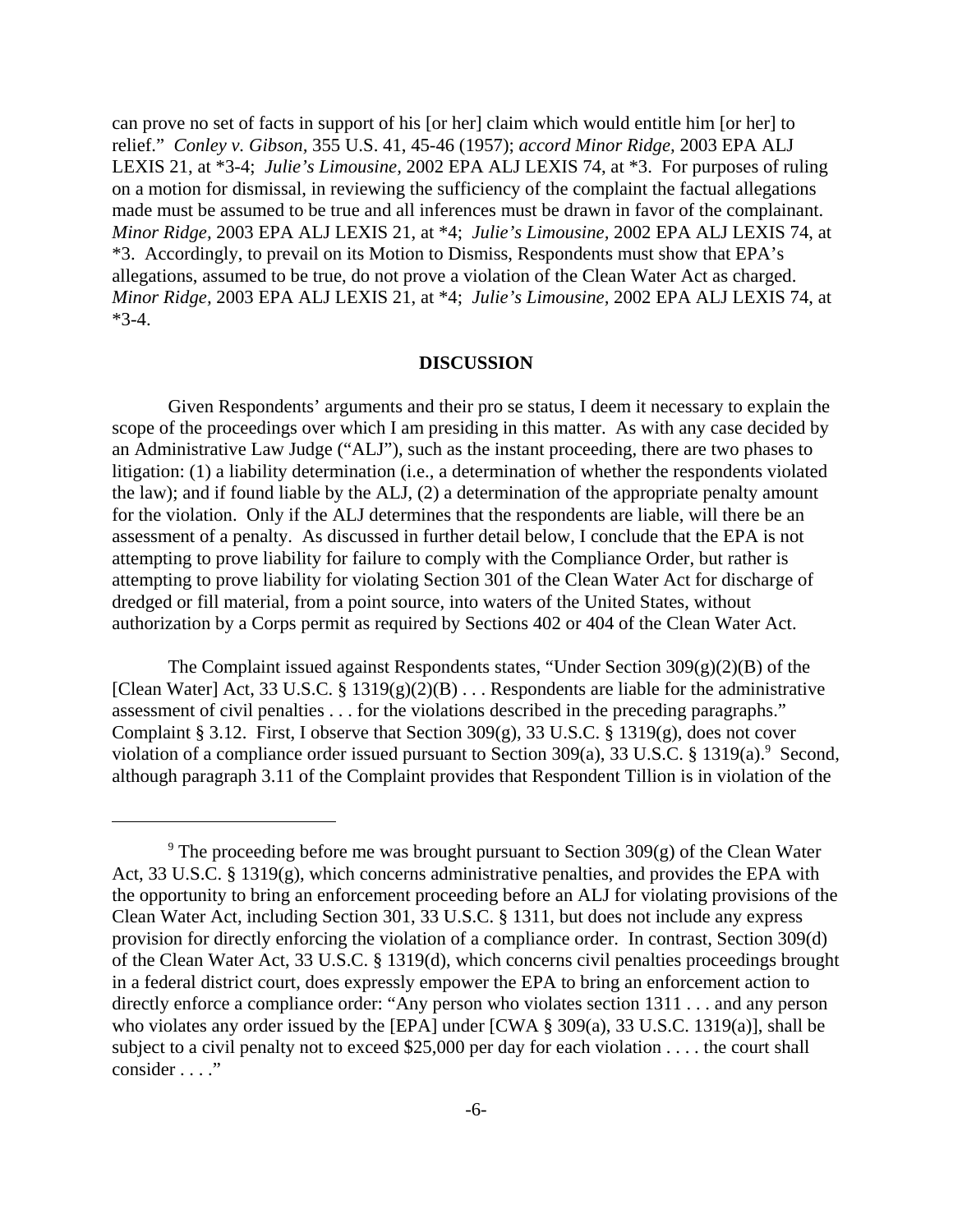Compliance Order, the violations identified in the Complaint are the ongoing violations of Section 301, 33 U.S.C. § 1311. The EPA summarizes its allegations in the introduction to the Complaint, § 1.2, as follows:

> Pursuant to Section 309(g)(2)(B) of the [Clean Water] Act and in accordance with 40 C.F.R. Part 22, the [Rules of Practice], Complainant hereby proposes the assessment of a civil penalty against Colleen Tillion, Rick Richards, and Patricia Richards ("Respondents") for the unlawful discharge of dredged or fill material into waters of the United States without authorization by a [Corps] permit, as required by Section 404 of the [Clean Water] Act, 33 U.S.C. § 1344, in violation of Section 301(a) of the [Clean Water] Act, 33 U.S.C. § 1311(a).

Third, in EPA's Prehearing Exchange, in discussing the nature, circumstances, extent, and gravity of the alleged violation, the EPA focuses on the alleged unpermitted discharge into waters of the United States. *See* EPA's Initial Prehearing Exchange at 9-10. Later in its discussion, the EPA mentions failure to comply with the Compliance Order as "compound[ing]" the seriousness of Respondents' alleged violation. *Id.* at 10. Moreover, under the Complaint's discussion of the "Nature and Circumstances of the Violation" and "Extent of the Violation," the EPA only refers to the alleged unpermitted discharge into navigable waters and dredge and fill activities, and makes no mention under that particular discussion of noncompliance with the Compliance Order. *See* Complaint § 4.1(a)-(b).

Nonetheless, as discussed, the Complaint does provide that Respondent Tillion is in violation of the Compliance Order. I read EPA's Response to Motion to Dismiss as a clarification of its Complaint that it is pursuing enforcement not for violation of the Compliance Order but for the alleged underlying violation: discharge of dredged or fill material without a Section 402 or 404 permit. *See* Response to Motion to Dismiss at 3. Therefore, with regards to proving liability in this matter, the issue before this Tribunal is whether Respondents committed the unlawful discharge of dredged or fill material from a point source into waters of the United States without a Section 402 or 404 permit, in violation of Section 301(a) of the Clean Water Act. Accordingly, attempts by the EPA to prove liability based on violation of the Compliance Order rather than violation of Section 301(a) of the Clean Water Act are deemed irrelevant and shall not be used at the hearing for purposes of proving liability.

However, the EPA has considered the alleged violation of the Compliance Order in determining the amount of its proposed penalty assessment. Respondents correctly observe that the EPA proposes an enhanced penalty for noncompliance with the Compliance Order. For instance, in the Complaint's penalty discussion, under "Degree of Culpability," the EPA states, "The proposed penalty reflects Complainant's determination that Respondents had little or no degree of culpability prior to receipt of the [Compliance] Order. It also, however, reflects Respondent Tillion's unresponsiveness to the Order." Complaint § 4.1(f). In the Complaint's discussion of the "Gravity of Violation" penalty factor, the EPA mentions Ms. Tillion's alleged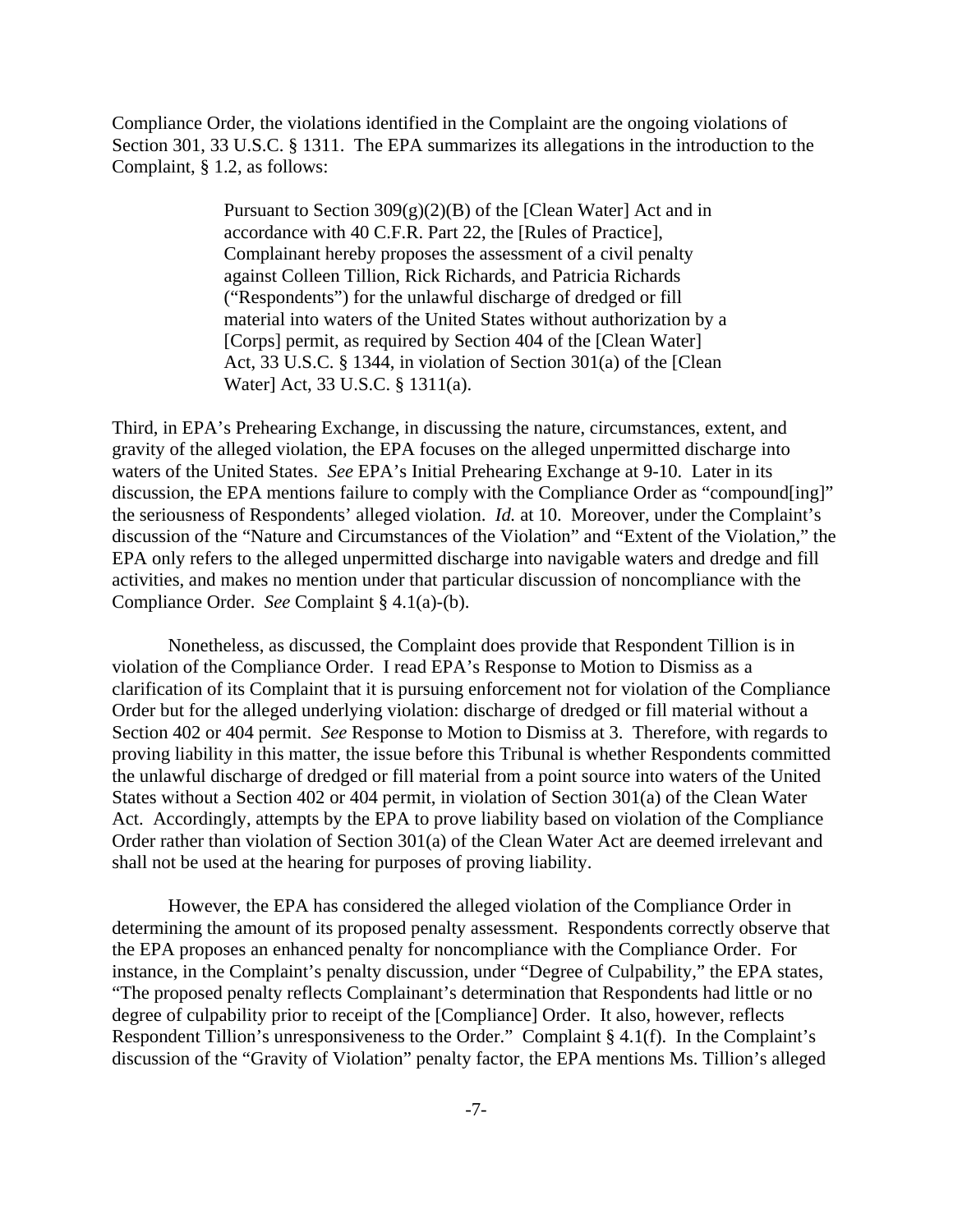noncompliance with the Compliance Order. *Id.* § 4.1(c). Moreover, EPA's Prehearing Exchange further discusses the Compliance Order under its discussion of "Degree of Culpability" and "Gravity of Violation." EPA's Initial Prehearing Exchange at 10, 12-13. Accordingly, if the EPA uses the Compliance Order at the hearing for purposes of proving its proposed penalty, then the EPA opens the door to Respondents challenging EPA's reliance on the Compliance Order with regards to the penalty.10

As previously discussed, a motion to dismiss depends on failure to establish a prima facie case or other grounds which show no right to relief on the part of the complainant, and the determination of a prima facie case, for purposes of a motion to dismiss, depends on whether there is failure to state a claim upon which relief can be granted. Respondents' Motion to Dismiss does not raise an argument as to EPA's prima facie case, which is whether Respondents violated Section 301(a) of the Clean Water Act, $11$  but rather Respondents direct their efforts at the Compliance Order, which is not at issue for purposes of liability in this proceeding.<sup>12</sup> Nevertheless, even if Respondents had chosen to raise such an argument, I have reviewed the Complaint and EPA's Prehearing Exchange, and I would conclude that the EPA has provided sufficient support for a prima facie case that Respondents violated Section 301(a) of the Clean Water Act by the unlawful discharge of dredged or fill material from a point source into waters of the United States without a Section 402 or 404 permit.<sup>13</sup>

 $11$  More specifically, a determination of whether a prima facie case exists for a Section 301(a) violation of the Clean Water Act depends on whether Respondents (1) discharged a pollutant, (2) from a point source, (3) into waters of the United States, (4) without a permit or other authorization under the Clean Water Act. 33 U.S.C. § 1311(a); *see also In re Richner,* CWA Appeal No. 01-01, 10 E.A.D. 617, 620 (EAB 2002).

<sup>12</sup> A party has the burden to raise its own arguments. *In re Pyramid Chem. Co.*, Docket No. RCRA-HQ-2003-0001, 2004 EPA App. LEXIS 32, slip op. at 33 n.32 (EAB, Sept. 16, 2004), 11 E.A.D. \_\_\_; *In re Phelps Dodge Corp.,* NPDES Appeal No. 01-07, 10 E.A.D. 460, 507 n.39 (EAB 2002).

 $<sup>13</sup>$  For instance, the EPA alleges the following: Respondents own, possess, and/or control</sup> property containing wetlands adjacent to Stariski Creek, which is a tributary of Cook Inlet,

<sup>&</sup>lt;sup>10</sup> As discussed in my Order Denying Respondents' Motion to Strike, 2005 EPA ALJ LEXIS 2 (Jan. 13, 2005), Respondents may object to exhibits at the hearing. If the Respondents make such an objection, the EPA will be required to demonstrate admissibility, and I will consider whether such exhibits are inadmissible. Pursuant to the Rules of Practice, 40 C.F.R. § 22.22(a), all evidence will be admitted that is not irrelevant, immaterial, unduly repetitious, unreliable, or of little probative value, except evidence relating to settlement. Moreover, subject to the standards governing admissibility of evidence, Respondents may seek to admit their own exhibits and/or testimony that contradict or rebut evidence presented by the EPA. In other words, Respondents will be allowed to challenge the validity of the Compliance Order within the context of the penalty phase of the hearing, if the EPA uses the Compliance Order at the hearing.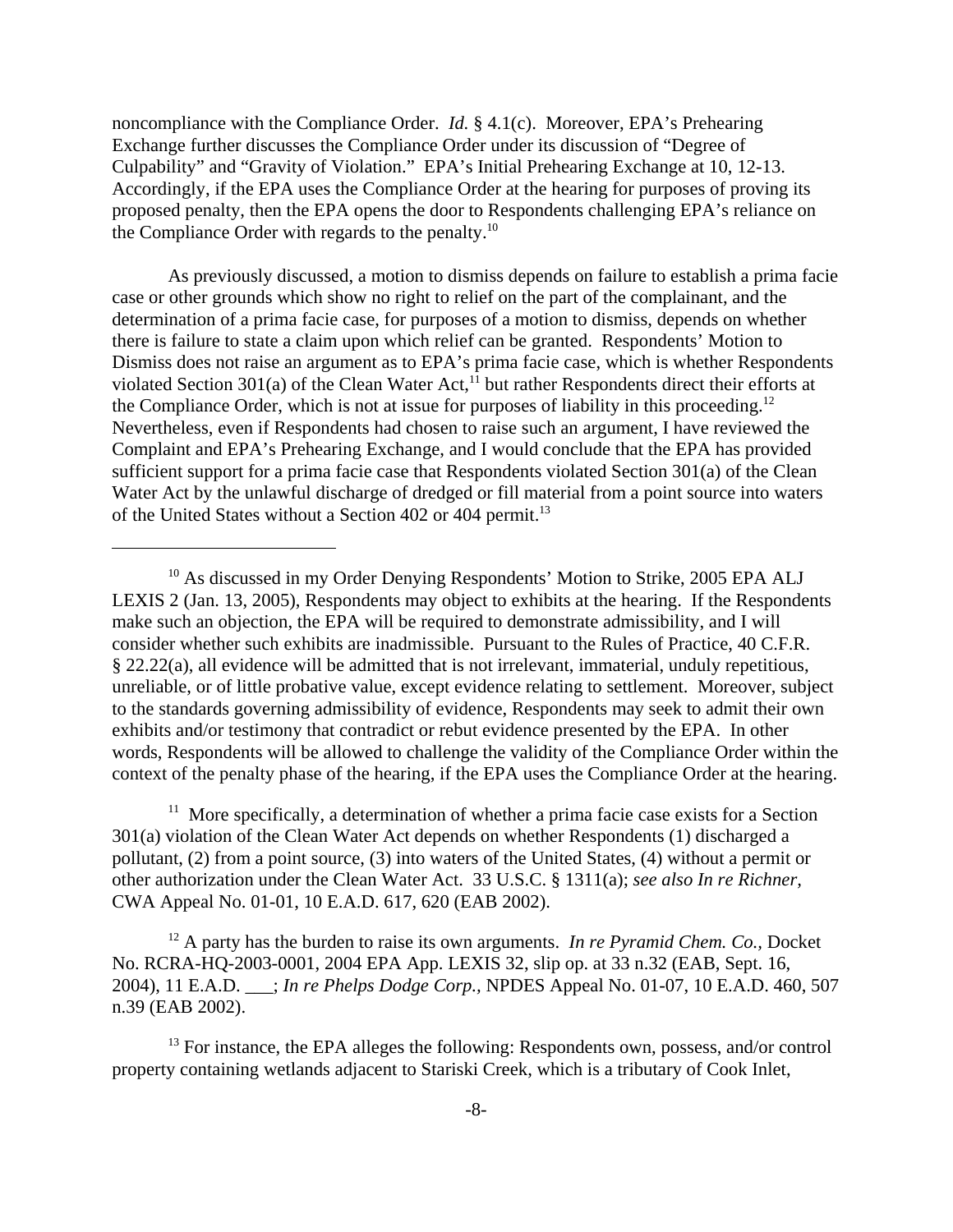As to the remaining question of whether there are "other grounds which show no right to relief on the part of the complainant," Respondents' arguments are unpersuasive. Generally, instances in which such other grounds are considered are those in which there exists a valid affirmative defense. *See, e.g., Minor Ridge, supra,* 2003 EPA ALJ LEXIS 21, at \*15-20; *Julie's Limousine, supra,* 2002 EPA ALJ LEXIS 74, at \*4-9; *In re Church & Dwight Co.,* Docket No. FIFRA-02-2001-5109, 2001 EPA ALJ LEXIS 179, at \*15-25 (ALJ, Nov. 16, 2001). An affirmative defense, in some instances, can defeat the cause of action, but the Respondents bear the burden of establishing such a defense. 40 C.F.R. § 22.24(a).

As discussed, Respondents' allegations concerning the Compliance Order do not address whether the EPA failed to state a claim on which relief may be granted; the EPA has provided sufficient support to support its prima facie case that Respondents discharged pollutants into waters of the United States with a point source, and without a Section 402 or 404 permit. The proceeding before me is simply to adjudicate whether Respondent violated Section 301(a) of the Clean Water Act, and if so, what the appropriate penalty should be. *See* CWA § 319(g), 33 U.S.C. § 1319(g); 40 C.F.R. § 22.1(a)(6). Therefore, other than considering the Compliance Order for purposes of determining an appropriate penalty amount, assuming the EPA submits such Compliance Order for admission into evidence at the hearing, an evaluation of the Compliance Order's validity is outside the scope of this proceeding.<sup>14</sup>

Respondents contend that the Compliance Order does not comply with the Rules of Practice, such as 40 C.F.R. §§ 22.1(a)(6), 22.13(a)-(b), and that 40 C.F.R. § 22.3(1)-(3), concerning final orders, does not describe the Compliance Order. Motion to Dismiss at 1. Section 22.1(a)(6) provides that the Rules of Practice govern all administrative adjudicatory

which is subject to the ebb and flow of the tide, and that the wetlands are "waters of the United States"; Respondents used or authorized the use of a backhoe or other heavy earthmoving equipment to place gravel, sand, soil, or other materials for the purpose of constructing a house pad and saw mill pad; Respondents excavated a ditch approximately 4,200 feet long and sidecast the excavated materials into wetlands; Respondents placed fill materials into wetlands for the purpose of constructing a driveway at the Site; the gravel, sand, soil, and excavated sidecast materials are "fill material" and/or "dredged material" and are "pollutants"; the heavy backhoe and heavy earthmoving equipment are "point sources," and; Respondents' discharge of pollutants was not authorized by any permit issued pursuant to Sections 402 or 404 of the Clean Water Act. Complaint §§ 2.3-2.6, 3.1-3.7; *see also* Complainant's Prehearing Exchanges. I emphasize, however, that such determination does not decide the ultimate truth of the matter, but rather would represent a threshold determination that an evidentiary hearing is necessary, and that dismissal is not warranted.

 $14$  The EAB has not addressed the issue of what degree, if any, a presiding judge may consider the validity of a Clean Water Act compliance order issued by an enforcement office of the EPA. *See In re Bricks, Inc.,* CWA Appeal No. 02-09, 2003 EPA App. LEXIS 7, slip op. at 9 n.11 (EAB, Oct. 28, 2003), 11 E.A.D. \_\_\_.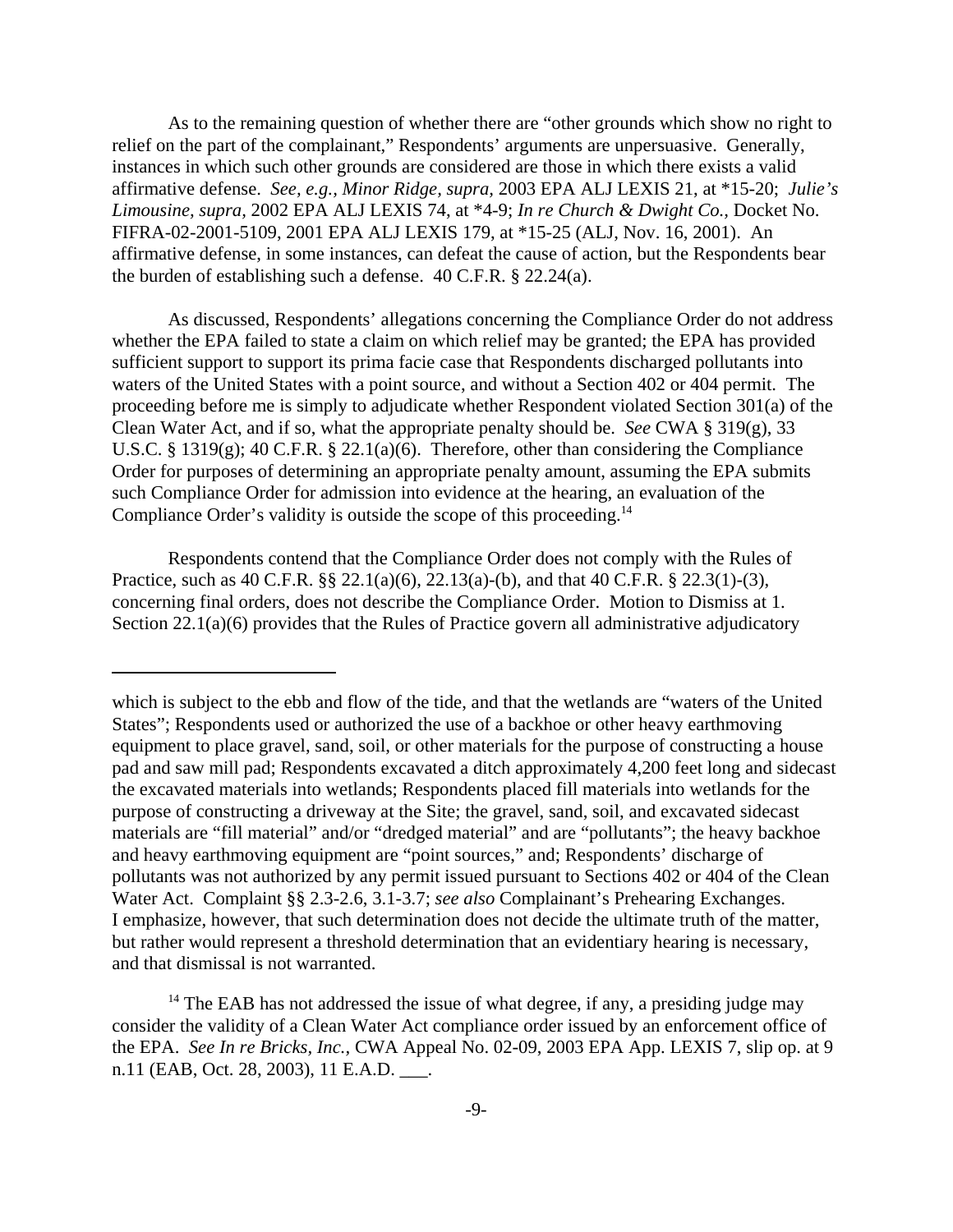proceedings for the assessment of any Class II penalty under section 309(g) of the Clean Water Act, which is the basis for the Complaint in the instant matter, as well as section 311(b)(6), which concerns oil and hazardous substance liability, and governs the termination of any permit issued pursuant to section 402(a) of the Clean Water Act. Section 22.13(a)-(b) provides that any proceeding subject to the Rules of Practice is to be commenced by filing a complaint with the Regional Hearing Clerk conforming with § 22.14, and further provides that where the parties agree to settlement of one or more causes of action before the filing of a complaint, a proceeding may be simultaneously commenced and concluded by the issuance of a consent agreement and final order pursuant to § 22.18(b)(2) and (3). Section 22.3 defines "Final order" as an order issued by the EAB or the EPA Administrator after an appeal disposing of the matter in controversy between the parties, or an initial decision that becomes a final order under § 22.27(c), or a final order issued in accordance with § 22.18, regarding settlement and consent agreements. EPA's issuance of the Compliance Order is outside the scope of whether Respondents violated Section 301(a) of the Clean Water Act.<sup>15</sup> Moreover, the rules Respondents cite only confirm the limited scope of the liability inquiry in the matter before me. Accordingly, the issues Respondents raise with regards to  $\S § 22.1(a)(6)$ ,  $22.13(a)-(b)$ , and  $22.3$  are not grounds for dismissal of the Complaint in the matter before me.

Respondents contend that the Compliance Order is a direct denial of Ms. Tillion's constitutional rights, and also of Mrs. Richards' rights, because it allegedly orders Ms. Tillion to perform certain acts to Mrs. Richards' property, which Respondents assert that no Agency has the right to do. Motion to Dismiss at 1-2. Respondents' grievances with the terms of the Compliance Order are not recognized as a valid defense, affirmative or otherwise, to Respondents' alleged Section 301(a) violation.

Respondents further contend that CWA-10-2004-0067, which is the docket number of the matter before me, is a direct result and a continuance of CWA-10-2003-0020, the latter of which is the docket number for the Compliance Order. Motion to Dismiss at 2. Respondents argue that with information obtained from CWA-10-2003-0020, CWA-10-2004-0067 was initiated with no public notice as per 22.44(b), no official notice as per 22.37(b), and without due process. *Id.* Moreover, Respondents argue that if CWA-10-2003-0020 is not a legal order, then the information collected for CWA-10-2004-0067 was illegally obtained and should be grounds for dismissal. *Id.* Respondents also contend that the Rules of Practice were "withheld" from their knowledge for the purpose of gathering information for CWA-10-2004-0067, that they were not made aware of them until 2004, and they suggest wrongdoing on EPA's part for such conduct. *Id.*

 With regards to EPA's compliance with the Rules of Practice concerning the Complaint, filed under docket number CWA-10-2004-0067, the EPA has provided a copy of a Publisher's Affidavit to show that the EPA publicly announced the proposed penalty amount for the

<sup>&</sup>lt;sup>15</sup> Moreover, the Complainant correctly observes that its issuance of a compliance order is not governed by the Rules of Practice.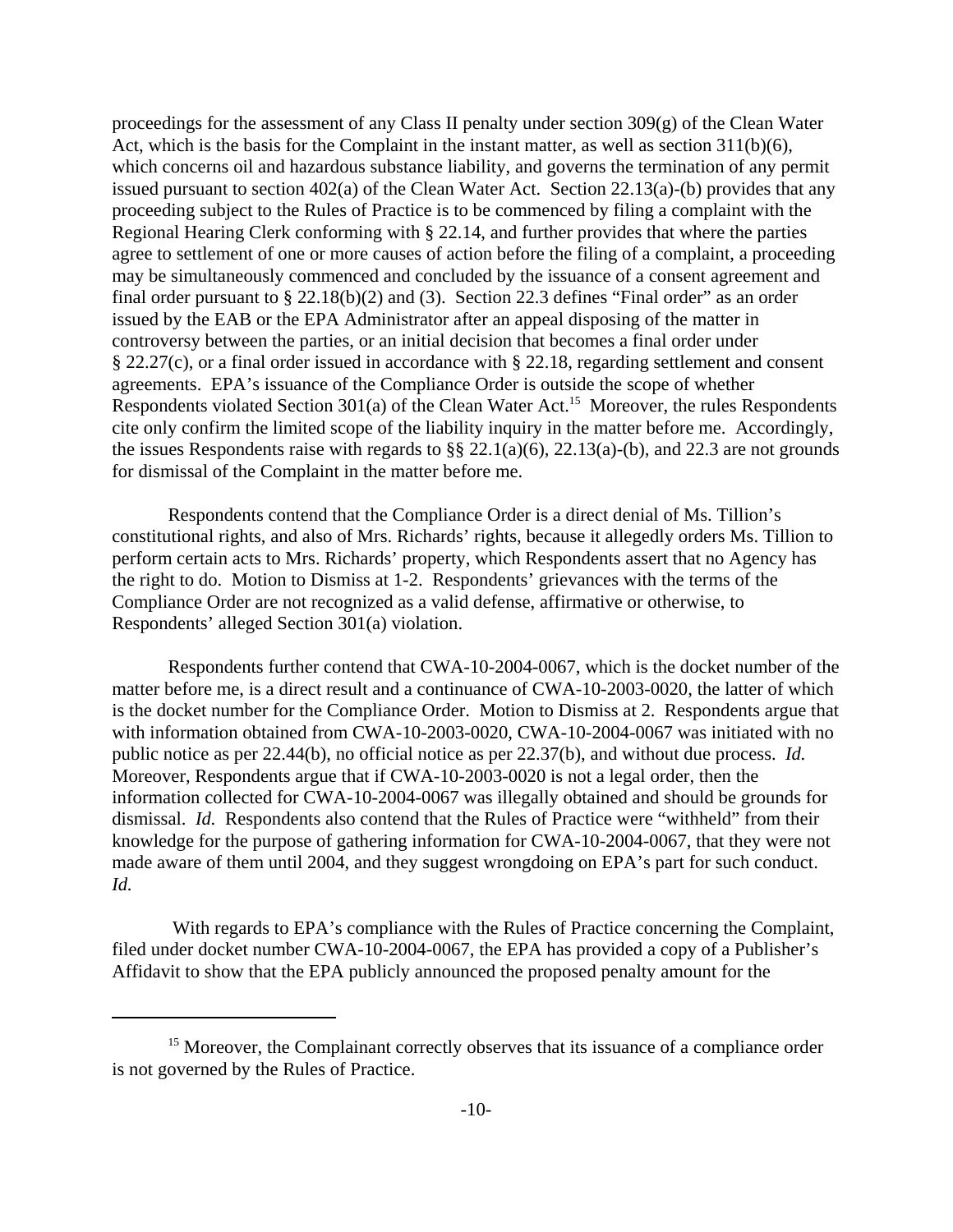Complaint, pursuant to 40 C.F.R. § 22.45(b). Response to Motion to Dismiss, Ex. 1 (May 18, 2004). The EPA correctly observes that other provisions cited by the Respondents are inapplicable; namely 40 C.F.R. § 22.37(b), which concerns proceedings under the Solid Waste Disposal Act, and 40 C.F.R. §22.44(b), which concerns proceedings to terminate a permit under the Clean Water Act or the Resource Conservation and Recovery Act. Respondents have not provided an affidavit of their own to contradict the Publisher's Affidavit, and Respondents' Reply does not dispute the veracity of the Publisher's Affidavit. Accordingly, the Publisher's Affidavit indicates EPA compliance with the Rules of Practice for purposes of the Complaint in the matter before me. As for EPA's alleged withholding of the Rules of Practice from the Respondents, although the Rules of Practice apply to the assessment of a penalty under Section  $309(g)$  of the Clean Water Act, such as the instant matter, these Rules do not apply to Complainant's issuance of a Clean Water Act compliance order. *See* 40 C.F.R. 22.1 (describing the scope of the Rules of Practice). Respondents' Reply does not dispute that, with regards to the Complaint in the matter before me, they were served with the Rules of Practice. Accordingly, the EPA did not withhold the Rules of Practice with regards to the Complaint in this matter.

Respondents raise an issue as to whether the information that forms the basis of the matter before me, under docket number CWA-10-2004-0067, was obtained through an unconstitutional search and seizure. The EPA, on the other hand, contends that the Compliance Order was properly issued "pursuant to Sections 308 and 309(a) of the [Clean Water] Act, 33 U.S.C. §§ 1318 and 1319(a)." Response to Motion to Dismiss at 2 (quoting Compliance Order ¶ 2.1). Most affirmative defenses require the production of evidence to support the defense. 40 C.F.R. § 22.24(a); *In re Mayes,* RCRA (9006) Appeal No. 04-01, 2005 EPA App. LEXIS 5, slip op. at 48 & n.28 (EAB, Mar. 3, 2005), 12 E.A.D. \_\_\_ ("'A true affirmative defense, which is avoiding in nature, raises matters *outside* the scope of the plaintiff's prima facie case.'"). Assuming *arguendo* that an unconstitutional search and seizure constitutes a defense to an enforcement action, Respondents would bear the burden of proving that there was an illegal search and seizure and that the only evidence supporting the enforcement action was the fruit of such illegal search and seizure. Here, Respondents' conclusory assertions concerning the unconstitutionality of the search and seizure of their property does not command dismissal, as Respondents have not met their evidentiary burden of proving such claim. As such, dismissal is not appropriate but Respondents may renew their challenge at the evidentiary hearing.<sup>16</sup>

<sup>&</sup>lt;sup>16</sup> A recent EAB case indicates that I may entertain a challenge to evidence and exclude such evidence on the ground that the EPA obtained the evidence through an unreasonable search or seizure in violation of the Fourth Amendment to the U.S. Constitution. *See Mayes,* 2005 EPA App. LEXIS 5, slip op. at 28 & n.16 (EAB, Mar. 3, 2005), 12 E.A.D. \_\_\_ (considering the validity of warrantless searches and seizures). This Tribunal lacks authority to rule on a facial challenge to the constitutionality of a statute. *In re City of Irving,* 10 E.A.D. 111, 124 (EAB 2001), *petition for review denied sub nom City of Abilene v. EPA,* 325 F.3d 657 (5th Cir. 2003); *In re Britton Constr. Co.,* 8 E.A.D. 261, 279 n.6 (EAB 1999). But where the constitutionality of the statute is not at issue, but instead where the issue is whether the statute is being applied in a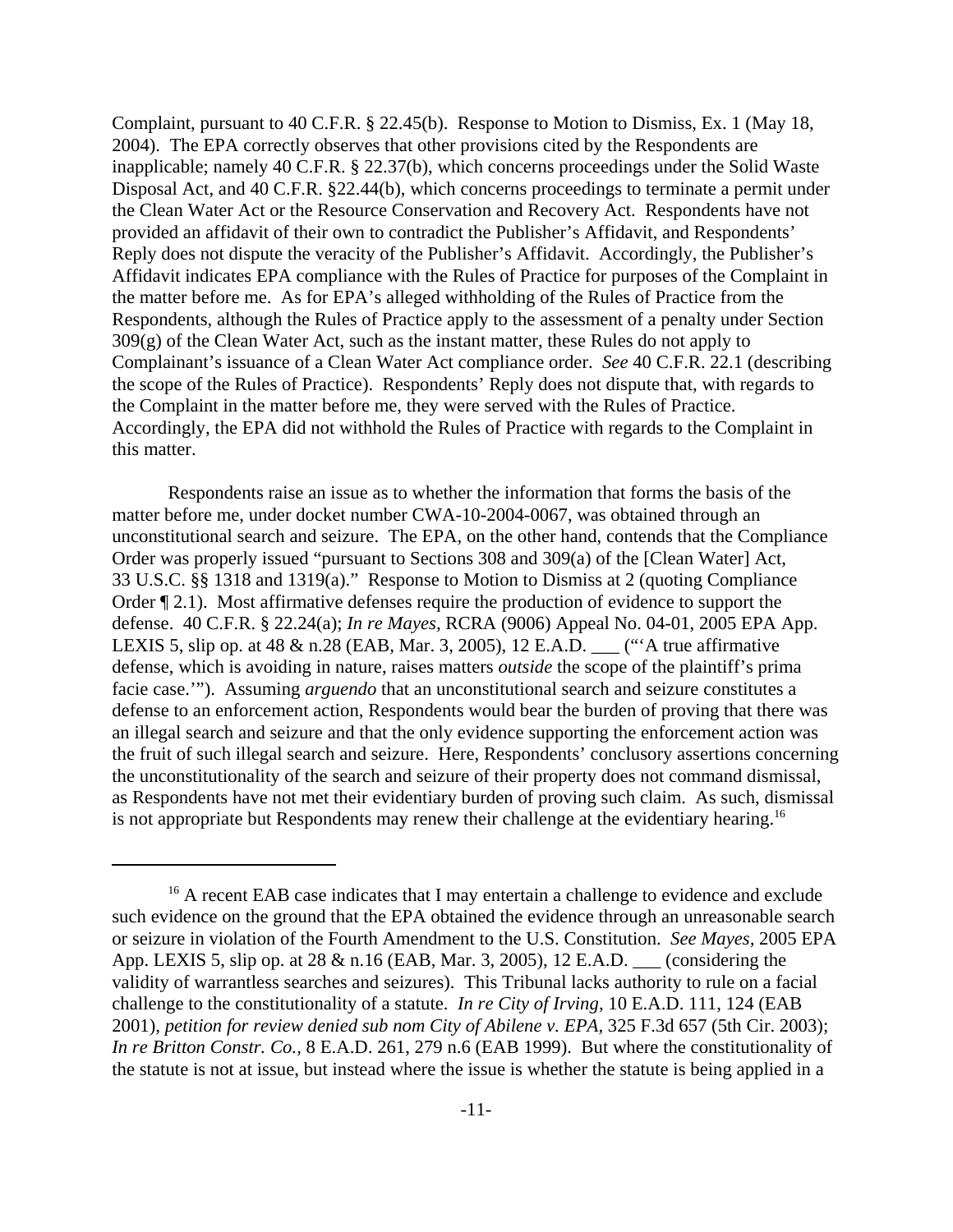Contrary to Respondents' contentions, they are not entitled to a jury trial in the matter before me. The Seventh Amendment to the U.S. Constitution provides, "In Suits at common law, where the value in controversy shall exceed twenty dollars, the right of trial by jury shall be preserved, and no fact tried by a jury, shall be otherwise reexamined in any Court of the United States, than according to the rules of the common law." The U.S. Supreme Court construes the Seventh Amendment's phrase "Suits at common law" as referring to cases tried prior to the adoption of the Seventh Amendment in courts of law in which jury trial was customary as distinguished from courts of equity or admiralty in which jury trial was not. *Atlas Roofing Co. v. Occupational Safety & Health Review Comm'n,* 430 U.S. 442, 449 (1977). More specifically, the Court rejected an argument that Congress cannot assign the function of adjudicating the Government's rights to civil penalties for statutory violations to an administrative agency in which no jury would be available. *Id.* at 450. The Court concluded, "At least in cases in which 'public rights' are being litigated, e.g., cases in which the Government sues in its sovereign capacity to enforce public rights created by statutes within the power of Congress to enact the Seventh Amendment does not prohibit Congress from assigning the factfinding function and initial adjudication to an administrative forum with which the jury would be incompatible." *Id.* (footnote omitted). More specifically, a federal circuit court of appeals has held that there is no constitutional right to a jury trial in an EPA civil administrative penalty proceeding brought pursuant to Section 309(g) of the Clean Water Act for violating Section 301(a), which is the same type of proceeding before me in the instant matter. *Sasser v. EPA,* 990 F.2d 127, 130 (4th Cir. 1993), *aff'g,* CWA Appeal No. 91-1, 3 E.A.D. 703, 710-11 (CJO 1991).

Finally, Respondents contend that the EPA committed an unconstitutional takings of the right to use their property without due process of law, and contend that the EPA has demanded

manner that satisfies constitutional requirements, such challenges can be entertained. *See In re General Electric Co.*, RCRA Appeal No. 91-7, 4 E.A.D. 615, 627, 632-33, 639 (EAB 1993) (fair notice) (cited by *In re Ocean State Asbestos Removal, Inc.,* CAA Appeal Nos. 97-2 and 97-5, 7 E.A.D. 522, 558 (EAB 1998)). Nevertheless, at this stage of the proceedings, it is premature to make a ruling on the reasonableness of EPA's information gathering, as the facts are not fully developed and resolution of such an issue is more appropriate at the hearing stage of this litigation. *Accord In re General Motors Auto. – North America,* Docket No. RCRA-05-2004- 0001, at 5 (ALJ, May 19, 2005). Moreover, Respondents do not make a direct challenge to the information's admissibility, but argue instead that the alleged constitutional violation qualifies as grounds for dismissal.